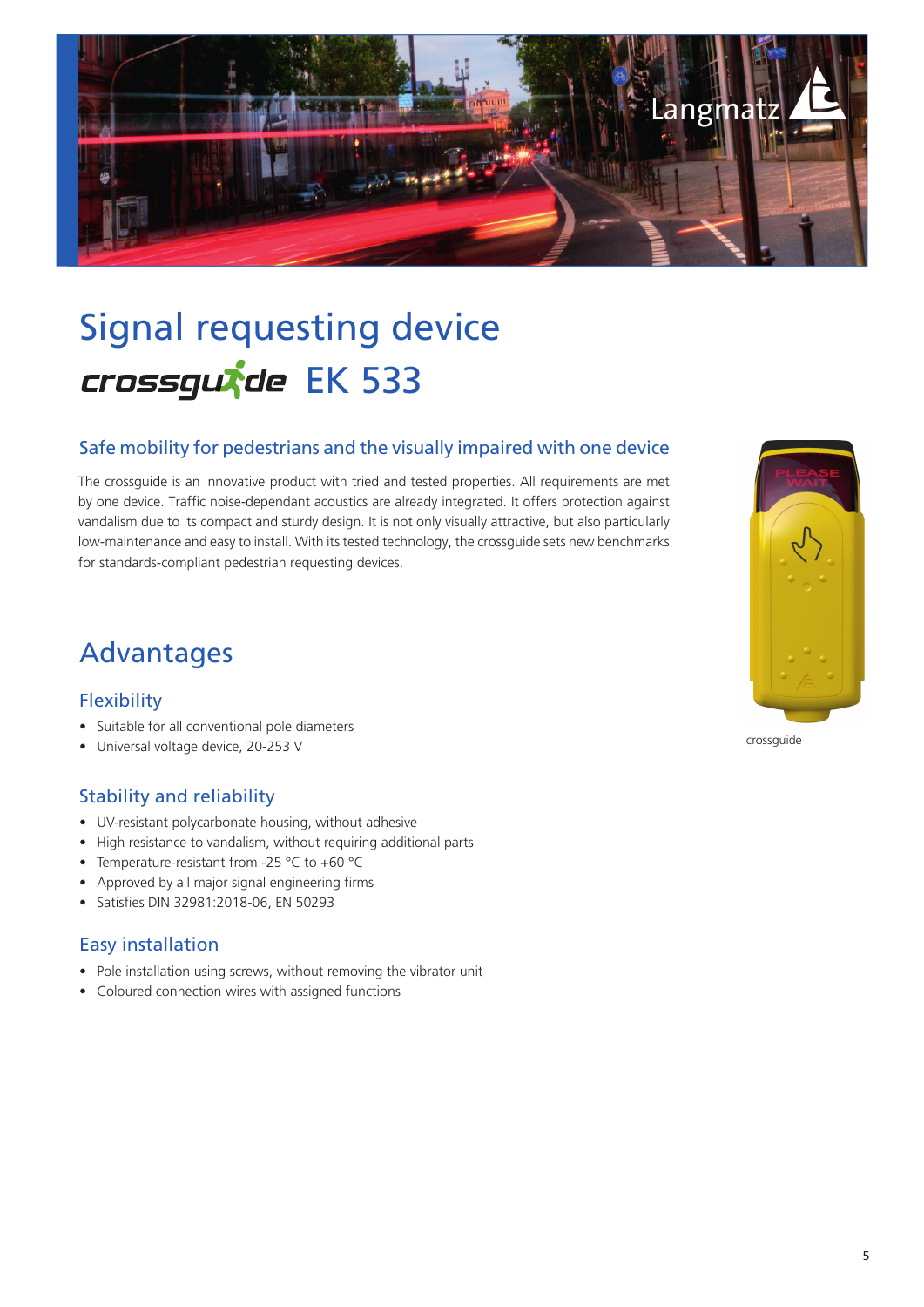

#### Functions

- Signal request optionally via push-button with isolated micro switch with pivot bearing or sensor (dynamic capacitive)
- Tactile release signal for the visually impaired via pulsed vibrating push-button
- All functions can be set without intervention in the control unit via software per USB cable, parametrising adapter or Bluetooth. All settings can be saved and copied. Changes are saved with the user's ID code in the event/error memory.
- Optical feedback with flashing function or continuous light
- Acoustic feedback is possible in the form of an acknowledgement tone or voice announcement; volume can be reduced or switched off at night
- Module slots for subsequent functional extensions
- Can be optionally equipped with gold-cap-buffered real-time clock for, e.g., night-time reduction or deactivation even if the control unit does not provide a signal
- Special functions are included in the device as standard. They are actuated via freely assignable inputs and outputs.

#### Functions for the visually impaired

- Signal request via vibrating push-button on the bottom of the device integrated into the tactile pedestrian crossing symbol
- Tactile pedestrian crossing symbols in accordance with DIN 32981 included in the accessories kit
- Tactile pedestrian crossing signal (via pulsed vibrating push-button) and/or acoustic. Duration individually adjustable.
- Traffic noise-dependent quide signal ("ticking" sound)
- Tactile relief symbols according to ÖNORM V 2100 and V 2101 as accessories kit to indicate the exact conditions of the crossing.
- Compliance with standard DIN 32981 with remote EK 533 acoustic signalling device at a height of 2.1–2.5 m for pedestrian crossing and/or guide signal



crossguide with tactile relief symbols





Tactile relief symbols



#### Tactile pedestrian crossing symbols

## References

- City of Kiel
- City of Münster
- City of Solingen
- City of Kaiserslautern
- City of Oberhausen
- City of Reutlingen
- City of Böblingen
- City of Dortmund
- City of Augsburg
- City of Darmstadt
- City of Ulm
- City of Krefeld
- City of Detmold
- City of Bochum
- VVD (transport and utilities) Delmenhorst
- City of Innsbruck (Austria)
- City of Graz (Austria)
- City of Salzburg (Austria)
- City of Poznan (Poland)
- City of Wroclaw (Poland)
- City of Warsaw (Poland)
- City of Ljubljana (Slovenia) And many more